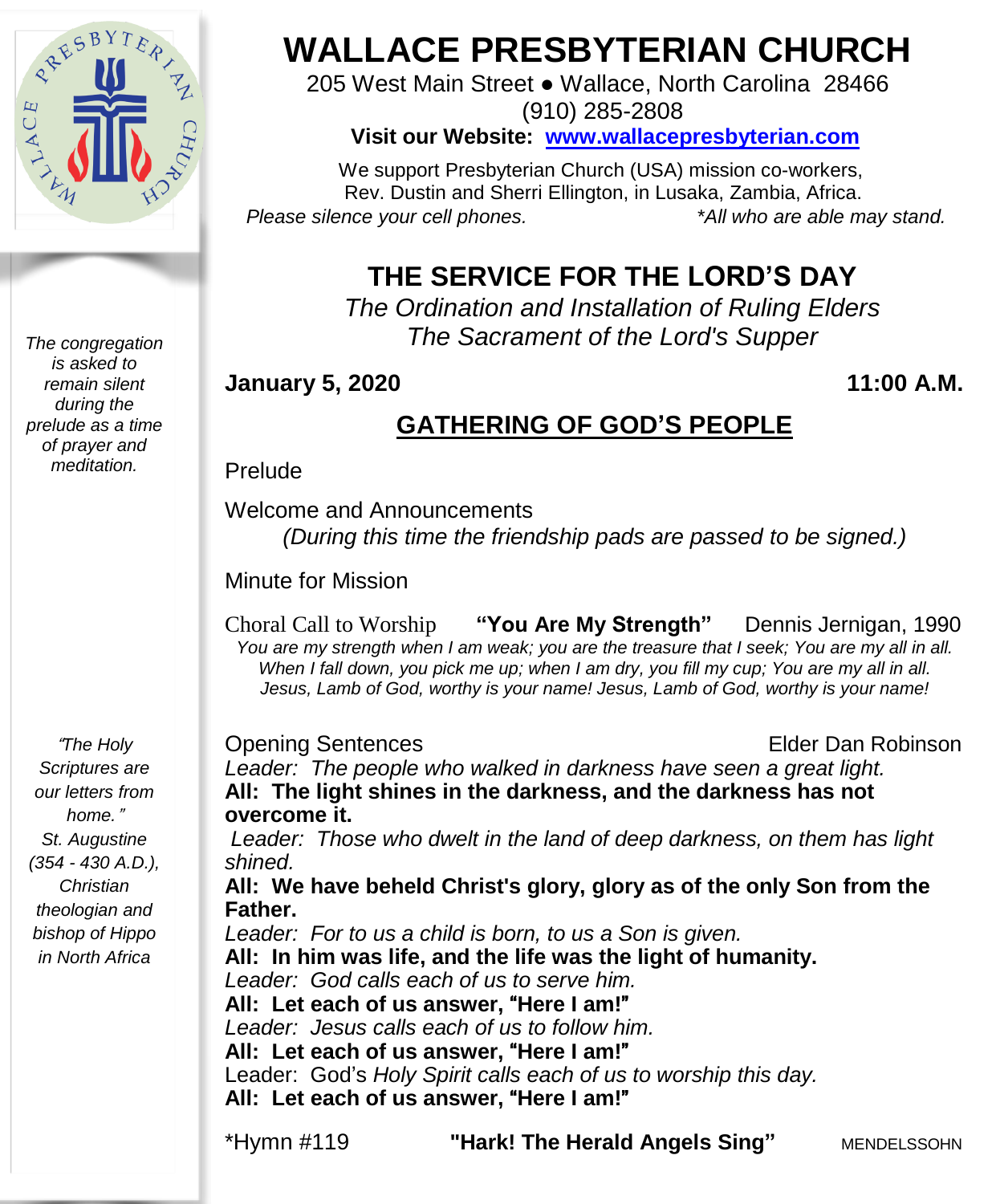"*The Lord*'*s Supper is at once God*'*s gift of grace, God*'*s means of grace, and God*'*s call to respond to that grace.*" *Presbyterian Church (U.S.A.), Book of Order, W-3.0409*

"*Praise we sing to Christ the Lord, virgin*'*s son, incarnate Word!* To the *holy Trinity praise we sing eternally.*" *Hymn #102, Glory* to Go

*"Yea, Lord, we*  $\alpha$ *reet thee*, *bo this happy morning*; Jes *to thee be all glory given; Word of the Father, now flesh appeari O come, let us adore him, Christ, the Lo Hymn #133, Glory* to Go

#### \*Unison Prayer of Confession

**Almighty and merciful God, we have sinned against you in thought, word, and deed. We have not loved you with all our heart. We have not loved others as Christ loves us. We are truly sorry. In your mercy, forgive what we have been, help us to amend what we are, and direct what we shall be; that we may delight in your will and walk in your ways, to the glory and praise of your name. Lord, hear our prayers . . .**

**(A time for silent prayers of confession . . .)**

\*Responsive Assurance of Pardon

*Leader: The God who has made us will never desert us. The God of creation is creating still, making us new.*

**All: The God whose love gave us the gift of Jesus Christ is the same God whose love forgives and sustains us. Amen.**

\*Gloria Patri **Glory Be to the Father Glory be to the Father, and to the Son, and to the Holy Ghost; as it was in the beginning, is now, and ever shall be, world without end. Amen, amen.**

### **PROCLAIMING GOD'S WORD**

Children's Sermon

| ıе                      | Anthem                                                                                                                                                                                                                                                                                                                                                                                                                                                                                                                                                      | "My Eyes Have Seen the Child" Pepper Choplin, 2012 |                                    |
|-------------------------|-------------------------------------------------------------------------------------------------------------------------------------------------------------------------------------------------------------------------------------------------------------------------------------------------------------------------------------------------------------------------------------------------------------------------------------------------------------------------------------------------------------------------------------------------------------|----------------------------------------------------|------------------------------------|
| ng<br>2,<br>ıd<br>мe    | Randy Bittner, solo<br>My eyes have seen the Child; I've seen the Lord's salvation.<br>The Lord has shown to me the promised holy One.<br>My eyes have seen the Child, the revelation light.<br>May God forever be praised, for now I may go in peace.<br>He is veiled in flesh the Godhead see; Hail, the incarnate Deity!<br>Pleased as man with us to dwell, Jesus, our Emmanuel!<br>Come and join this song we sing, "Glory to the newborn King."<br>Behold, the Child of God; Behold, the Lord's salvation.<br>Behold the great salvation of the Lord! |                                                    |                                    |
| orn<br>us,<br>ıІІ<br>ı; | Prayer for Illumination<br>Word that was, Word that is, Living Word of God by the power of<br>the Holy Spirit, open our ears to hear, and our eyes to see. Amen.                                                                                                                                                                                                                                                                                                                                                                                            |                                                    |                                    |
| e<br>in<br>ing          | Epistle Lesson                                                                                                                                                                                                                                                                                                                                                                                                                                                                                                                                              | Ephesians 1:3-14                                   | Elder Dan Robinson<br>$+$ Page 949 |
| us<br>rd!"              | Gospel Lesson                                                                                                                                                                                                                                                                                                                                                                                                                                                                                                                                               | John 1:1-18                                        | +Page 862                          |
| 3,<br>ıd                | Sermon                                                                                                                                                                                                                                                                                                                                                                                                                                                                                                                                                      | "God Gave Us His Word"                             | Dr. Philip K, Gladden              |
|                         | A Time for Silent Peflection                                                                                                                                                                                                                                                                                                                                                                                                                                                                                                                                |                                                    |                                    |

A Time for Silent Reflection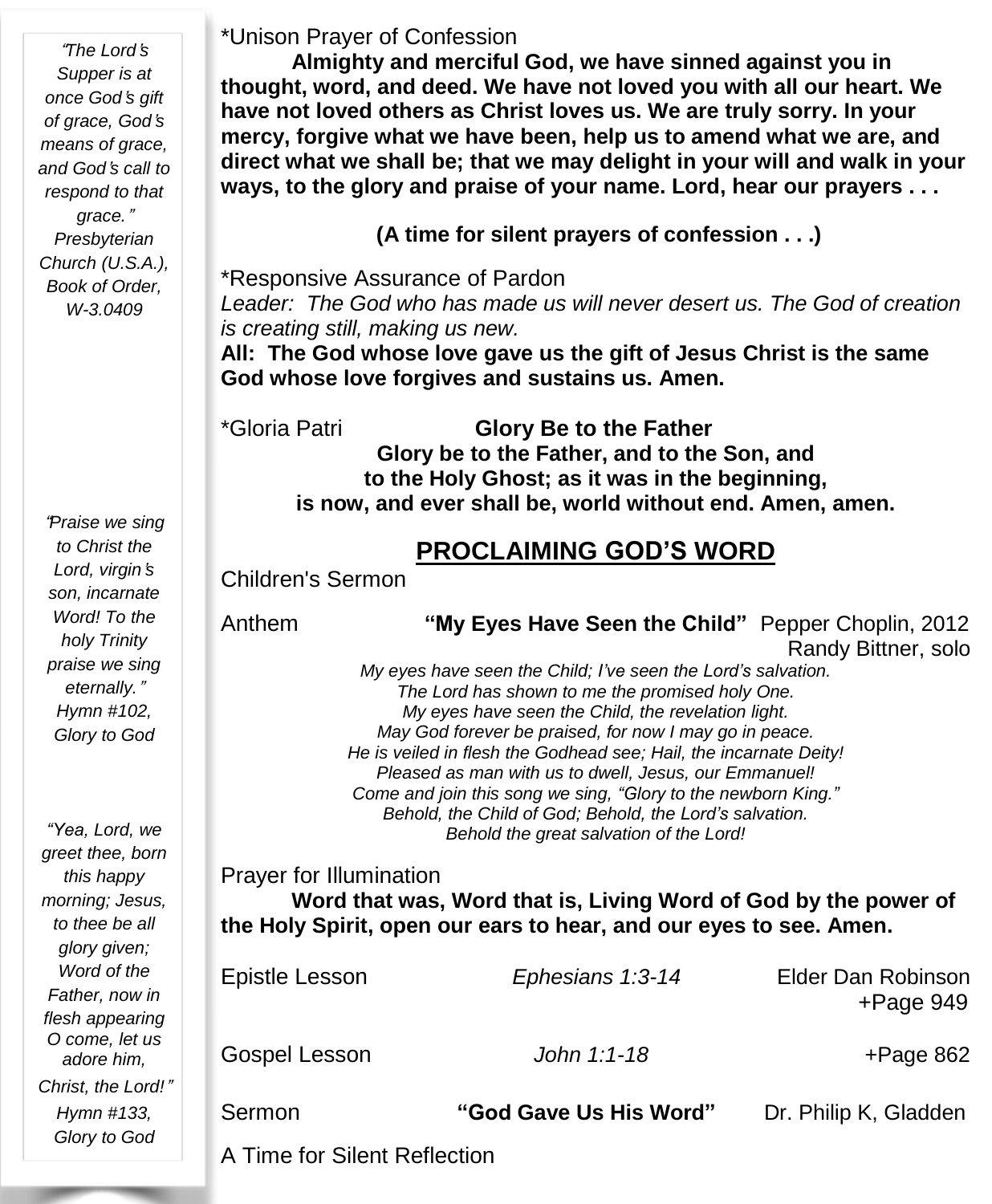"*Ruling elders are so named not because they* '*lord it over*' *the congregation (Matthew 20:25), but because they are chosen by the congregation to discern and measure its fidelity to the Word of God, and to strengthen and nurture its faith and life.*" *Presbyterian Church (U.S.A.), Book of Order, G-2.0301*

"*Come to the table of grace, peace, love, hope, and joy. This is God*'*s table; it*'*s not yours or mine. Come to the table of grace, peace, love, hope, and joy.*" *Hymn #507, Glory to God*

#### THE ORDINATION AND INSTALLATION OF RULING ELDERS

The Office of Ruling Elder in the Presbyterian Church (U.S.A.) The Presentation of Members of the Class of 2022

 **the right hand of God the Father Almighty; from thence he shall come to judge the quick and the dead. I believe in the Holy Ghost; the holy** The Affirmation of Faith: The Apostles' Creed **I believe in God the Father Almighty, Maker of heaven and earth. And in Jesus Christ his only Son our Lord; who was conceived by the Holy Ghost, born of the Virgin Mary, suffered under Pontius Pilate, was crucified, dead, and buried; he descended into hell; the third day he rose again from the dead; he ascended into heaven, and sitteth on catholic Church; the communion of saints; the forgiveness of sins; the resurrection of the body; and the life everlasting. Amen.**

The Constitutional Questions of the Ruling Elders The Constitutional Questions of the Congregation

 **Do we, the members of the church, accept Fred, Patsy, and Darleen as ruling elders, chosen by God through the voice of this congregation to lead us in the way of Jesus Christ?**

**Do we agree to pray for them, to encourage them, to respect their decisions, and to follow as they guide us, serving Jesus Christ who alone is Head of the Church?**

The Laying On of Hands and the Prayer of Ordination and Installation The Statement of Ordination and Installation The Welcome to the Members of the Class of 2022

### **GIVING THANKS TO GOD**

Presentation of Tithes and Offerings

**Offertory** 

\*Doxology and Prayer of Dedication

*Praise God from whom all blessings flow; Praise Him all creatures here below; Praise Him above ye heavenly host; Praise Father, Son, and Holy Ghost. Amen.*

\*Hymn of Preparation #533 **"In the Singing"** BREAD OF PEACE

The Sacrament of the Lord's Supper The Invitation to the Table

The Words of Institution

The Great Prayer of Thanksgiving with the Lord's Prayer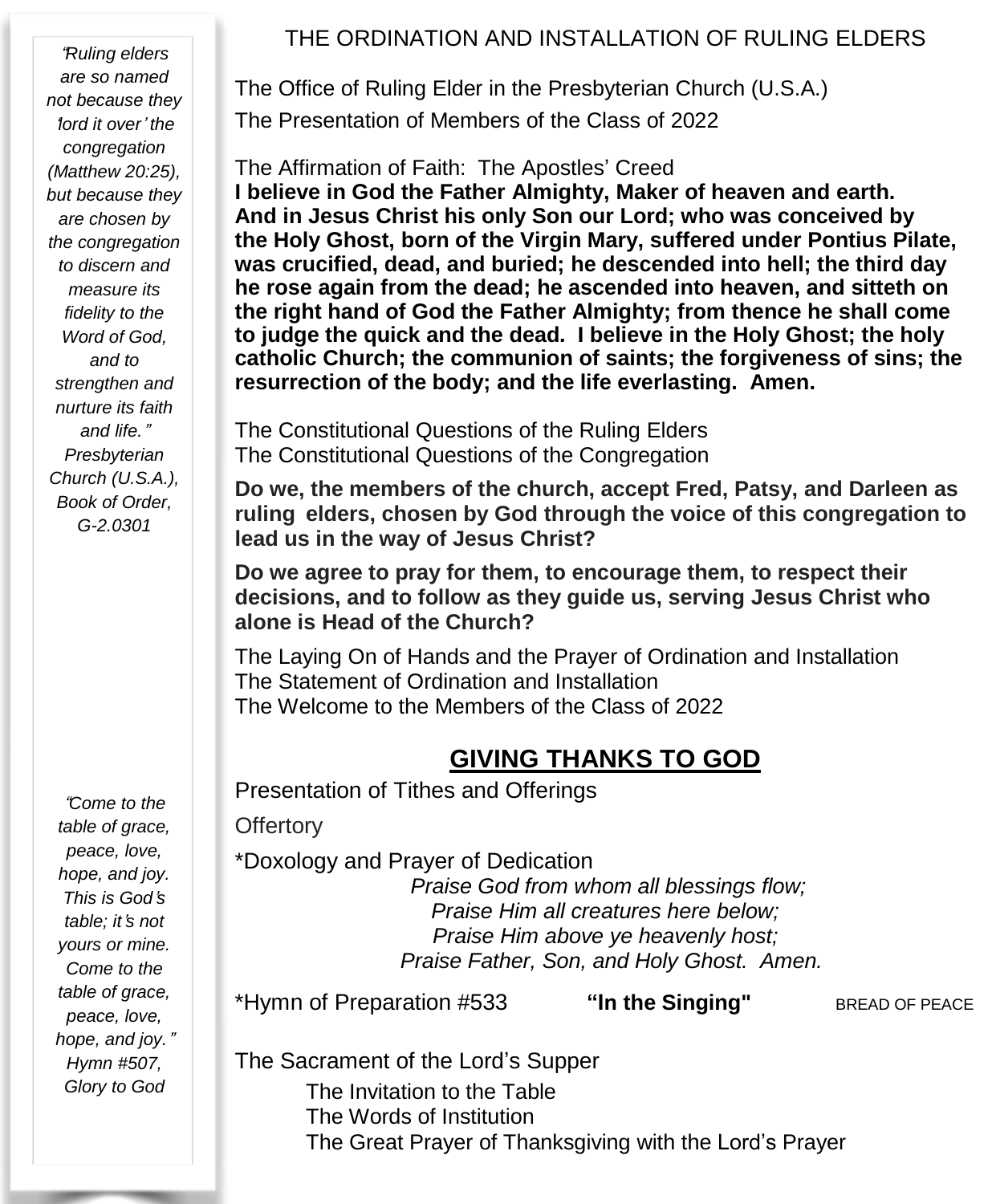**Our Father who art in heaven, hallowed be thy name. Thy kingdom come, thy will be done, on earth as it is in heaven. Give us this day our daily bread; and forgive us our debts, as we forgive our debtors; and lead us not into temptation, but deliver us from evil. For thine is the kingdom and the power and the glory, forever. Amen.**

The Distribution of the Elements The Prayer After Communion

\*Hymn #69 **"I, the Lord of Sea and Sky"** HERE <sup>I</sup> AM, LORD \*Unison Benediction: Affirmation for the New Year **God is the eternal rock From year's beginning to its end God is faithful In each day God is present In each action God comes close Through all eternity God is trustworthy Yesterday, today and forever Sustaining, enlivening, making all things new God is the eternal rock** \*Choral Benediction **"Amen"** Franz Schubert, 1827 "*Here I am, Lord. Is it I, Lord? I have heard you calling in the night. I will go, Lord, if you lead me. I will hold your people in my heart.*" *Hymn #69, Glory to God*

*Amen, amen, amen, amen, amen*

\*Postlude

\**All who are able may stand. +The page number in the pew Bible.*





**2020 Session Retreat Saturday, January 18 9:00 a.m. - 2:00 p.m.**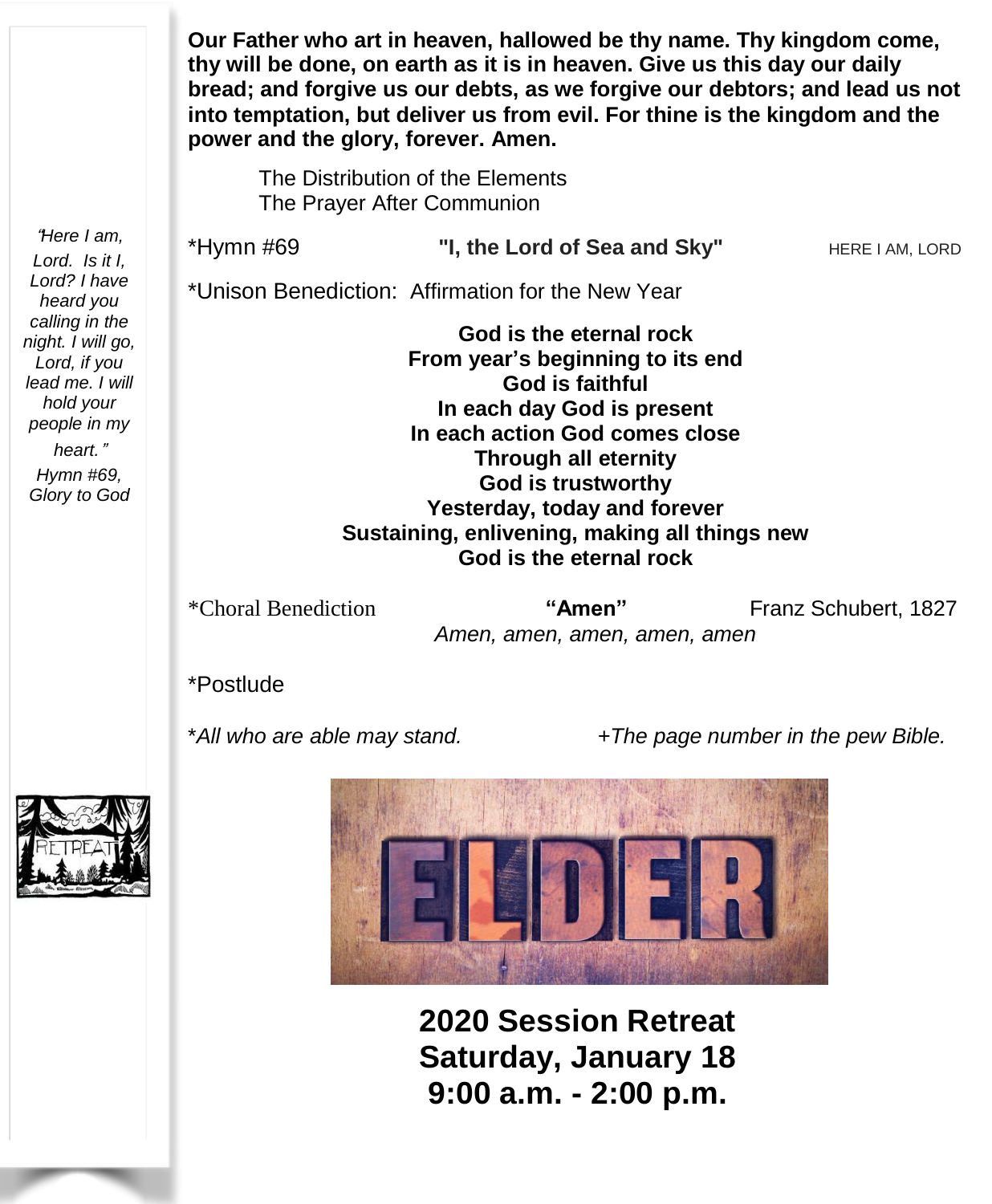|                                               | <b>WEEKLY CALENDAR</b>                                                        |
|-----------------------------------------------|-------------------------------------------------------------------------------|
| Sunday, January 5                             | 9:40 am Opening Assembly                                                      |
|                                               | 10:00 am Sunday School                                                        |
|                                               | 11:00 am Worship/Sacrament of the Lord's Supper/Ordination/                   |
|                                               | Installation of Elders                                                        |
| Monday, January 6                             | 10:00 am Sound Retreat Planning Meeting                                       |
|                                               | 10:30 am Circle #1: Room 304                                                  |
|                                               | 6:00 pm Disaster Recovery Group Meeting, Fellowship Hall                      |
| Tuesday, January 7                            | 10:30 am Circle #3: Fellowship Hall                                           |
|                                               | 7:00 pm Circle #4: Room 304- Hostesses: Patsy Ludlum &<br><b>Judy Wallace</b> |
|                                               | 6:30 pm Presbyterian Men, Wallace Presbyterian Church                         |
| Wednesday, January 8                          | No Bible Study                                                                |
|                                               | 7:00 pm Choir Practice                                                        |
| Thursday, January 9 -<br>Saturday, January 11 | Minister out of town                                                          |

### **NOTES AND ANNOUNCEMENTS**

**\* This morning** we celebrate the Sacrament of the Lord's Supper. All are welcome at the table.

**\* Today we ordain and install** ruling elders for service on the session in the Class of 2022. For ordination and installation: Darleen Weller. For installation: Fred Burroughs and Patsy Ludlum.

**\* Thank you** to the members of the Class of 2019 for their three years of faithful service: Linda Burroughs, Dean Hanson, Geneva Maready, Jason Rouse, and Curt Simpson.

**\* Presbyterian Men** will meet on Tuesday, January 7 at 6:30 p.m. for supper and Bible study in our Fellowship Hall. All men are welcome.

**\* We extend** our Christian love and sympathy to Leah Wallace and her family on the death of her mother, Katharine Boyette, on Monday, December 30, 2019.

**\* Philip Gladden** will be out of town Thursday - Saturday, January 9-11. Please contact Hope Turnbull, Clerk of Session, or the church office in an emergency.